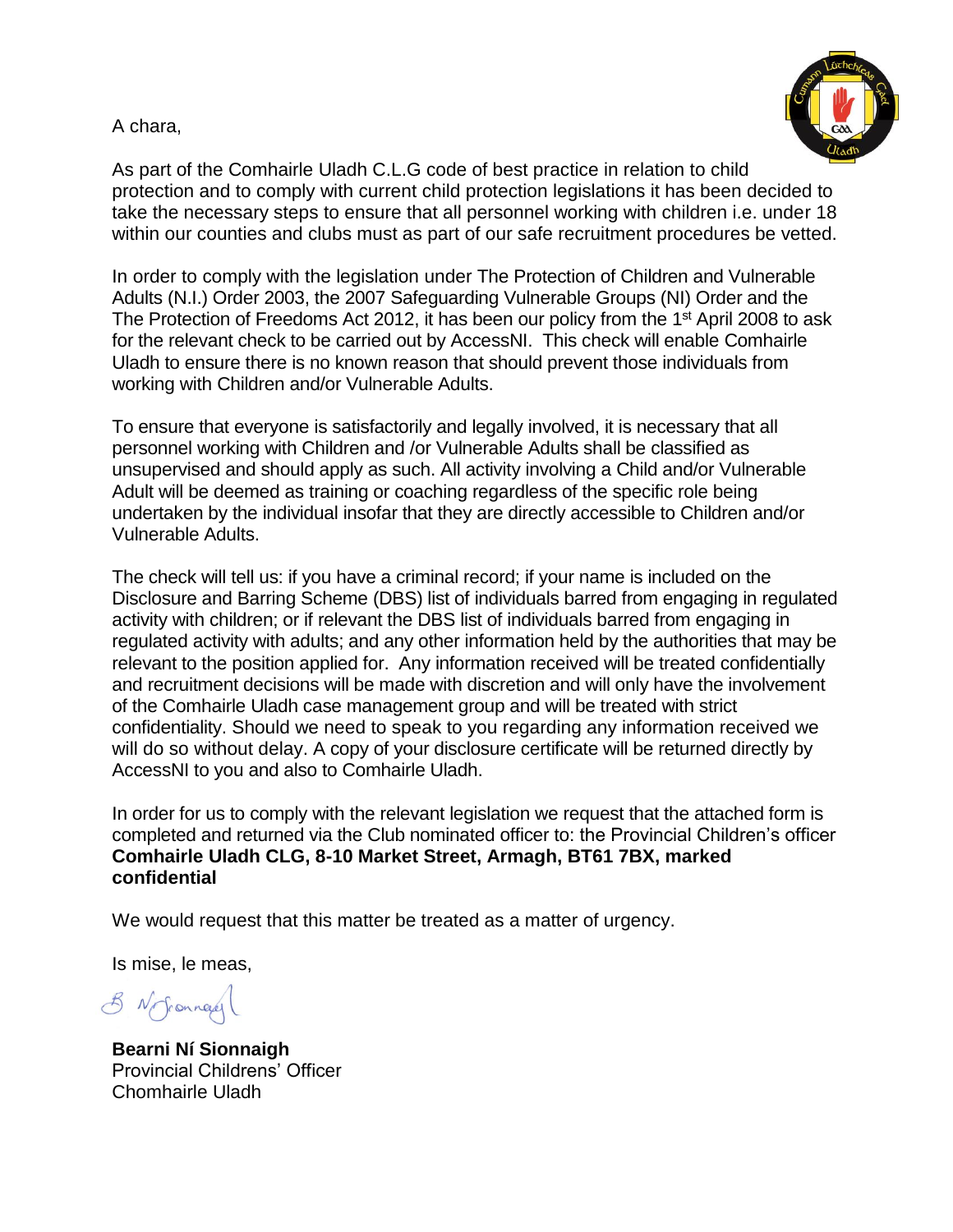## **ACCESSNI DISCLOSURE CERTIFICATE PIN NOTIFICATION AND ID VALIDATION FORM – VOLUNTEERS**

**Before completing this form if you wish to discuss any concerns you may have you can contact the Provincial Children's officer.** 

| <b>Organisation:</b> GAA Camogie Ladies Football Rounders Handball<br>(Please circle all codes that apply)                                                                                                                                                                                                                                                                                       |
|--------------------------------------------------------------------------------------------------------------------------------------------------------------------------------------------------------------------------------------------------------------------------------------------------------------------------------------------------------------------------------------------------|
| Is this a voluntary position? Yes<br>$No$ $\Box$<br>$\Box$                                                                                                                                                                                                                                                                                                                                       |
| Does the position involve working with: (please tick)                                                                                                                                                                                                                                                                                                                                            |
| Children □ Vulnerable Adults □<br>Both $\Box$                                                                                                                                                                                                                                                                                                                                                    |
| The position you are applying for requires you to be engaged in regulated activity* as defined by<br>the Safeguarding Vulnerable Groups Order (NI) 2007. This requires you to undertake an<br>enhanced AccessNI disclosure check which will also include a barred list check. Is there any<br>reason you are aware of that would prevent you from working with children or vulnerable<br>groups? |
| Yes<br>$No$ $\Box$<br>$\Box$                                                                                                                                                                                                                                                                                                                                                                     |
|                                                                                                                                                                                                                                                                                                                                                                                                  |
| *For further information on regulated activity, please contact Ulster GAA Children's<br>Officer (028) (048)37521900                                                                                                                                                                                                                                                                              |

#### **Application check list.**

**1. Have you enclosed relevant photocopies of \*identity documents as required? \* Documents must be verified by nominated person in club**

#### *Data Protection*

Information on this form will be treated in confidence. AccessNI is registered with the Information Commissioner and data supplied by you on this form will be processed in accordance with the provisions of the Data Protection Act 1998. The full protection statement is set out in section 1.10 of the Guide and can be accessed by visiting **[www.nidirect.gov.uk/accessni](http://www.nidirect.gov.uk/accessni)**

The details provided on this Form may be referred by AccessNI to Government data sources specified in the Police Act 1997 (as amended) for matching purposes. Where a match is found data may be released to AccessNI for inclusion on the Disclosure Certificate. The details provided may also be used to update data source records where necessary, and they may also be used to confirm identity against external data sources using an electronic authentication product.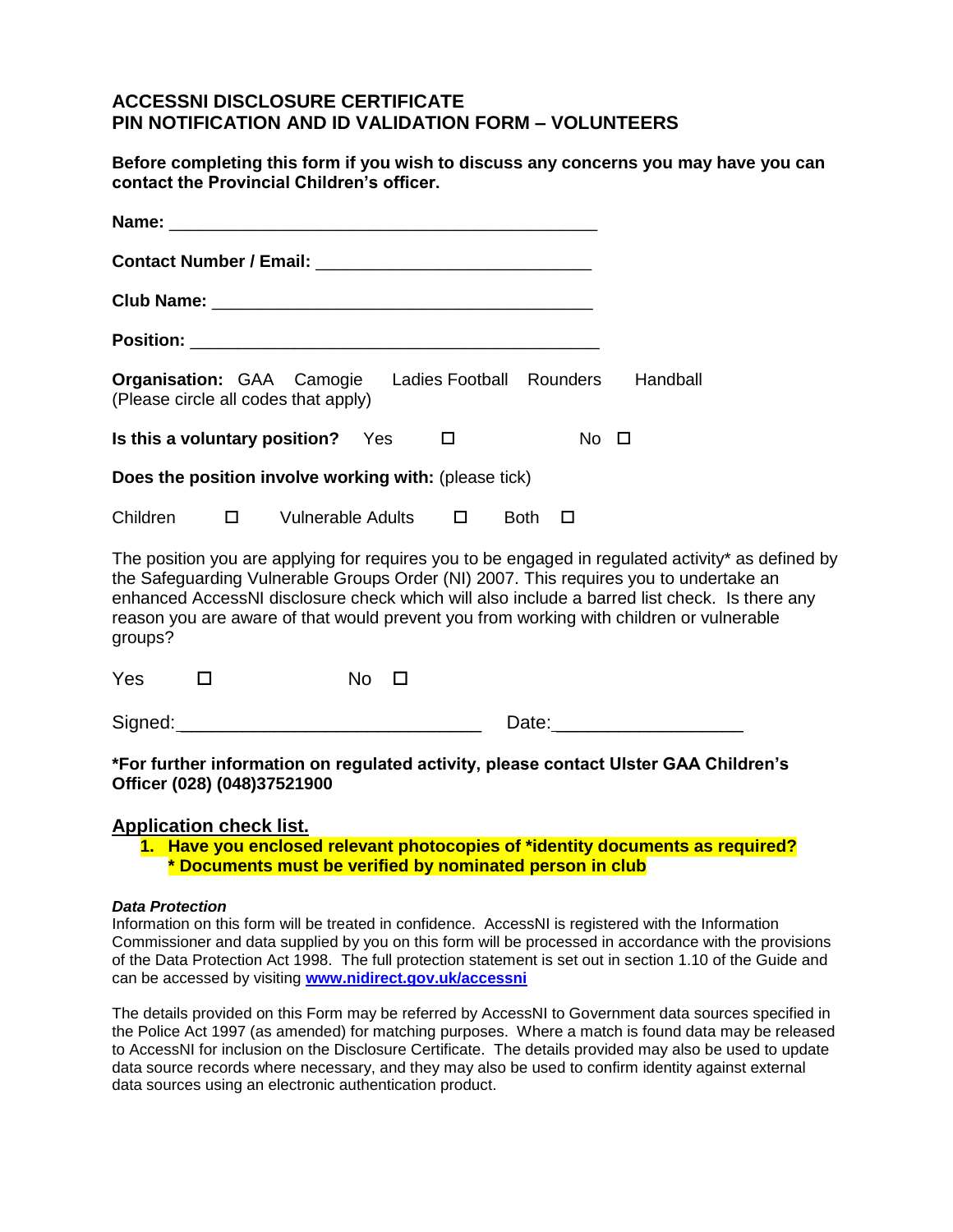**If this is the first time you have used the NIDirect website, you will need to register an account. For further guidance please refer to the Ulster GAA E-Vetting Guidance Document.** 

### **Please follow the instructions below:**

### **Applicant instructions**

 $\overline{a}$ 

- 1. Go to [www.nidirect.gov.uk/apply-for-an-enhanced-check-through-a-registered-body](http://www.nidirect.gov.uk/apply-for-an-enhanced-check-through-a-registered-body)
- 2. Select the green button to Apply for an enhanced check through a registered body.
- 3. Register your account by creating a user ID and password **[keep these details safe as you will need them to track the progress of your case].**
- 4. Once you have successfully logged in, you will be taken to the on-line application.
- 5. Enter the PIN number below at Step 1 of the form completion



- 6. Complete the remainder of the form and click on **confirm and proceed** to finish the on-line process.
- 7. You must note below the 10 digit AccessNI reference number in the boxes below:-

| Application Reference <sup>1</sup> |  |  |  |  |  |  |  |  |  |  |
|------------------------------------|--|--|--|--|--|--|--|--|--|--|
|------------------------------------|--|--|--|--|--|--|--|--|--|--|

8. Return this form to the Club Nominated Officer or the person who asked you to complete the AccessNI application.

**Failure to complete the Form correctly may result in a delay with your online application or the form being rejected. There is no fee for checks on volunteers however if it is a position of paid employment or where exclusions apply as outlined by AccessNI [\(www.nidirect.gov.uk/accessni](http://www.nidirect.gov.uk/accessni) ) then a fee will be charged.** 

- **Appropriate photocopies of Identity Documents must be submitted along with this form.**
- Completed forms must be returned to the **Club Nominated Officer** who will send to: the Provincial Children's officer **Comhairle Uladh CLG, 8-10 Market Street, Armagh, BT61 7BX, marked confidential**

<sup>1</sup> This is the 10 digit case reference number provided on the confirmation page (Step 12) and email when the applicant completes their details on the AccessNI on-line system.